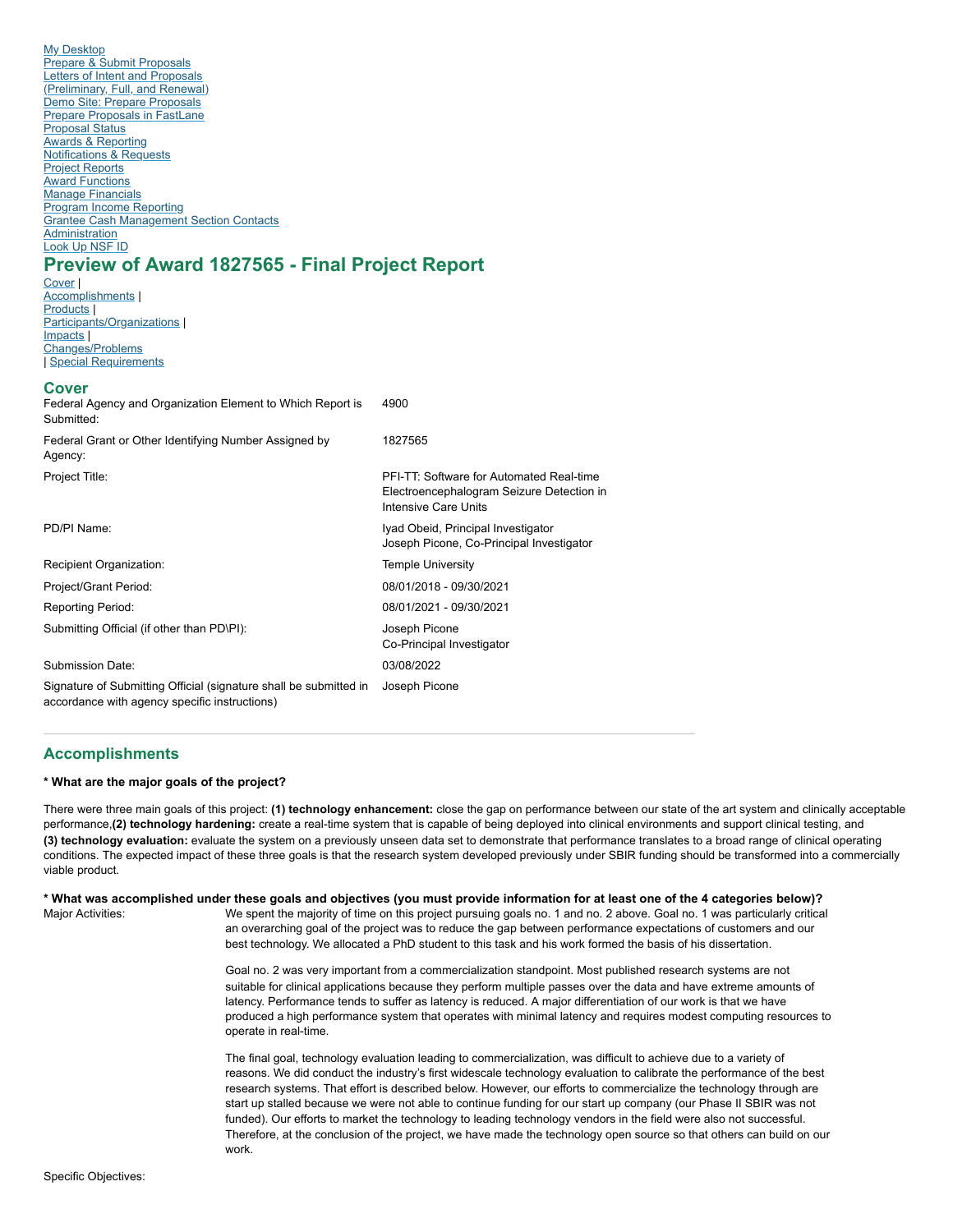With respect to goal no. 1, we have for a long time established three performance goals for the system: (1) 75% sensitivity, (2) less than 1 false alarm (FA) per 24 hours, and (3) less than 2 seconds of latency. This level of performance was established as a result of discussions with over 100 potential customers over the past 5 years (as part of an NSF I-CORPS project).

Sensitivity degrades very quickly as the FA rate approaches 1/24. hr. This is an extreme operating point not addressed by most machine learning research. Many algorithms are incapable of operating at such a low FA rate. For example, deep learning systems are notorious for the high-level of confidence produced even for incorrect hypotheses (we often joke that they are very sure of themselves). It is difficult to dial down their performance to this very low FA range.

Low latency is critical for clinical deployment of this technology. Neurologists want to be able to medicate patients and see the results instantly. High performing systems that involve multiple passes over the data, such as those entered in the Neureka Challenge described below, are simply not useful in clinical settings because they operate on an entire signal after collection has been completed. The techniques used by these systems to reduce false alarms and remove artifacts are simply not transferable to real-time systems. Therefore, a major objective of our research was to reduce the latency of our best performing system to less than 2 seconds, while operating in real-time on a 1.7 GHz processor.

Finally, with respect to our third goal, we took advantage of a unique opportunity to conduct an industry-wide technology evaluation through the Neureka 2020 Epilepsy Challenge. This was a great opportunity to establish industry-accepted benchmarks for the technology, and to accelerate progress in the field. This challenge is described in detail in:

Shah, V., Obeid, I., Picone, J., Ekladious, G., Iskander, R., & Roy, Y. (2020). Validation of Temporal Scoring Metrics for Automatic Seizure Detection. In I. Obeid, I. Selesnick, & J. Picone (Eds.), *Proceedings of the IEEE Signal Processing in Medicine and Biology Symposium (SPMB)* (pp. 1–5). https://doi.org/10.1109/SPMB50085.2020.9353631.

The web site for the challenge is here: https://neureka-challenge.com/.

We also improved the robustness of the system to variations in recording conditions. Deep learning systems are wellknown for lacking robustness to unseen data. We investigated this and demonstrated that our performance results transfer across databases, vendor equipment and recording conditions.

Significant Results:

With respect to the first activity, our best research system, which we refer to as the baseline system for this grant, is fully described in Vinit Shah's PhD dissertation (Shah, 2021), which was successfully defended in May 2021. This dissertation represents the cumulative work of one of our two students who initiated our work in automatic seizure detection. The central thesis of his work is that separation of the seizure detection problem into a two-phase problem – epileptiform activity detection followed by seizure detection – should improve our ability to detect and localize seizure events. In the first phase, we used a sequential neural network algorithm known as a long short-term memory (LSTM) network to identify channel-specific epileptiform discharges associated with seizures. In the second phase, the feature vector is augmented with posteriors that represent the onset and offset of ictal activities. These augmented features are applied to a multichannel convolutional neural network (CNN) followed by an LSTM network.

The multiphase model was evaluated on a blind evaluation set and was shown to detect segment boundaries within a -second margin of error. Our previous best system, which delivers state-of-the-art performance on this task, correctly detected only 9 segment boundaries. Our multiphase system was also shown to be robust by performing well on two blind evaluation sets. Seizure detection performance on the TU Seizure Detection (TUSZ) Corpus development set is sensitivity with false alarms/ hours (FAs/24 hrs). Performance on the corresponding evaluation set is sensitivity with FAs/ hrs. Performance on a previously unseen corpus, the Duke University Seizure (DUSZ) Corpus is sensitivity with FAs/ hrs. Our previous best system yields sensitivity with FAs/ hrs on the TUSZ development set, sensitivity with 1 FAs/ hrs on the TUSZ evaluation set and sensitivity with FAs/ hrs on DUSZ.

Our second student, Meysam Golmohammadi, who pioneered our work on applying deep learning to seizure detection and was the Chief Technical Officer of our start up, Biosignal Analytics Inc., also successfully defended his dissertation (Golmohammadi, 2021) in June 2021. This dissertation represents a summary of our initial work understanding the problem and addressing it by leveraging our years of experience with other applications such as speech recognition. Automatic analysis of clinical EEGs is a very difficult machine learning problem due to the low fidelity of a scalp EEG signal. Deep learning approaches can be viewed as a broad family of neural network algorithms that use many layers of nonlinear processing units to learn a mapping between inputs and outputs. Deep learning-based systems have generated significant improvements in performance for sequence recognitions tasks for temporal signals such as speech and for image analysis applications that can exploit spatial correlations, and for which large amounts of training data exists. The primary goal of this research was to develop deep learning-based architectures that capture spatial and temporal correlations in an EEG signal. We applied these architectures to the problem of automated seizure detection for adult EEGs. The main contribution of this work is the development of a high-performance automated EEG analysis system based on principles of machine learning and big data that approaches levels of performance required for clinical acceptance of the technology.

With respect to the second goal of developing a real-time system, the process of engineering the system to be amenable to a real-time implementation is discussed in Khalkhali et al. (2021). Scalp electroencephalogram (EEG) signals inherently have a low signal-to-noise ratio due to the way the signal is electrically transduced. Temporal and spatial information must be exploited to achieve accurate detection of seizure events. Most popular approaches to seizure detection using deep learning focus on modeling temporal or spatial information, but do not jointly model this information. We exploit both simultaneously by converting the multichannel signal to a grayscale image and using transfer learning approaches to achieve high performance. The proposed system is trained end-to-end with only very simple pre- and post-processing operations which are computationally lightweight and have low latency, making them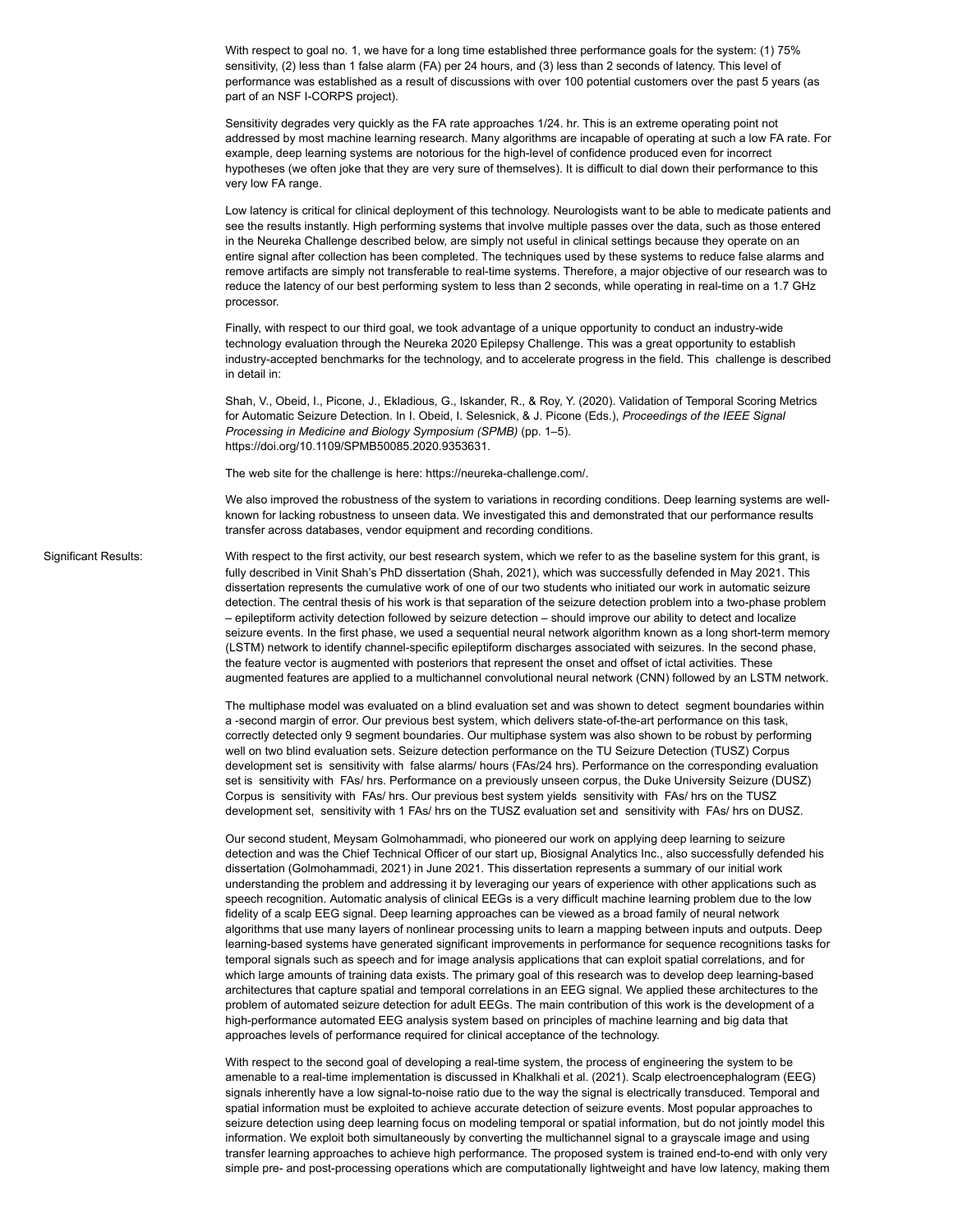conducive to clinical applications that require real-time processing. We demonstrate the efficacy of this approach We have achieved a performance of 42.05% sensitivity with 5.78 false alarm per 24 hours on the development dataset of v1.5.2 of the Temple University Hospital Seizure Detection Corpus. The system can run easily run in real-time using single core CPU, operating at 0.58 xRT on a 1.7 GHz processor in 16 Gbytes of memory with a latency of 300 msec.

With respect to the third major activity, in Golmohammadi's study, we used the Temple University EEG (TUEG) Corpus, supplemented with data from Duke University and Emory University, to evaluate the performance of these hybrid deep structures. We demonstrated that performance of a system trained only on Temple University Seizure Corpus (TUSZ) data transfers to a blind evaluation set consisting of the Duke University Seizure Corpus (DUSZ) and the Emory University Seizure Corpus (EUSZ). This type of generalization is very important since complex highdimensional deep learning systems tend to overtrain.

We also investigated the robustness of this system to mismatched conditions (e.g., train on TUSZ, evaluate on EUSZ). We train a model on one of three available datasets and evaluate the trained model on the other two datasets. These datasets are recorded from different hospitals, using a variety of devices and electrodes, under different circumstances and annotated by different neurologists and experts. Therefore, these experiments help us to evaluate the impact of the dataset on our training process and validate our manual annotation process.

Further, we introduce methods to improve generalization and robustness. We analyze performance to gain additional insight into what aspects of the signal are being modeled adequately and where the models fail. The best results for automatic seizure detection achieved in this study are with FA per hours on TUSZ, with FAs on DUSZ, and with 11.26 FAs on EUSZ. We demonstrate that the performance of the deep recurrent convolutional structure presented in this study is statistically comparable to the human performance on the same dataset.

Finally, in Golmohammadi's work, we also developed some effective visualization tools to understand exactly what the network is learning. We believe these tools will be relevant to a larger class of deep learning systems.

#### **References**

Golmohammadi, M. (2021). *Deep Architectures for Spatio-Temporal Sequence Recognition With Applications in Automatic Seizure Detection* [Temple University]. *https://doi.org/https://www.isip.piconepress.com/publications/phd\_dissertations/2021/seizure\_detection/*

Khalkhali, V., Shawki, N., Shah, V., Golmohammadi, M., Obeid, I., & Picone, J. (2021). Low Latency Real-Time Seizure Detection Using Transfer Deep Learning. In I. Obeid, I. Selesnick, & J. Picone (Eds.), *Proceedings of the IEEE Signal Processing in Medicine and Biology Symposium (SPMB)* (pp. 1–7). IEEE. *https://doi.org/10.1109/SPMB52430.2021.9672285.*

Shah, V. (2021). *Improved Segmentation for Automated Seizure Detection Using Channel-Dependent Posteriors* [Temple

University]. *https://www.isip.piconepress.com/publications/phd\_dissertations/2021/seizure\_segmentation/*

Key outcomes or Other achievements:

In Spring 2020, we had a unique opportunity to coordinate an industry-wide challenge on seizure detection. We collaborated with several partners and designed the Neureka 2020 Epilepsy Challenge. Initially, 19 sites participated. We provided the data sets and evaluation methodology. The results, as mentioned before, are available from this web site: *https://neureka-challenge.com/*. It established an industry accepted benchmark for the performance of the technology. However, the best performing systems were not easily translated to real-time technology and involved complex, multi-pass systems. The previously mentioned real-time system we have developed compares favorably with the best systems but is much more amenable to real-time implementation (which we provide). The Neureka Challenge was a unique opportunity to baseline our technology, presumably making it more attractive for commercialization.

We have continued to support participants in this evaluation. We routinely run evaluations for researchers on the blind evaluation data set to support their publications as a community service. We are also going to release the blind evaluation data as part of TUSZ v1.5.3 (expected in Spring 2022).

#### **\* What opportunities for training and professional development has the project provided?**

Students involved in this project often enter the project will little or no software experience. We provide extensive training on Linux-based computing, software development in C++ and Python, and a variety of project management tools. We also encourage our students to publish at our annual conference. The skills they develop allow them to transition into summer internships in industry, where they gain even more valuable skills relevant to their careers. We spend a lot of time assisting these students in their job searches.

#### **\* Have the results been disseminated to communities of interest? If so, please provide details.**

In addition to distributing information through our very active listserv, we maintain a project web site and disseminate data,resources, and software through our wellknown EEG web site: *https://www.isip.piconepress.com/projects/tuh\_eeg/*. The project specific web site is here: *https://isip.piconepress.com/projects/nsf\_pfi\_tt/*.

We also host an annual conference at which we publish our EEG-related research. Both our graduate students and undergraduates participate in this conference by presenting papers and posters on our EEG research. The archives of the conference are indexed in IEEEXplore. The conference web site is located here: *https://www.ieeespmb.org/*.

#### **Supporting Files**

| <b>Filename Description</b> | Uploaded Uploaded |    |
|-----------------------------|-------------------|----|
|                             | Bγ                | On |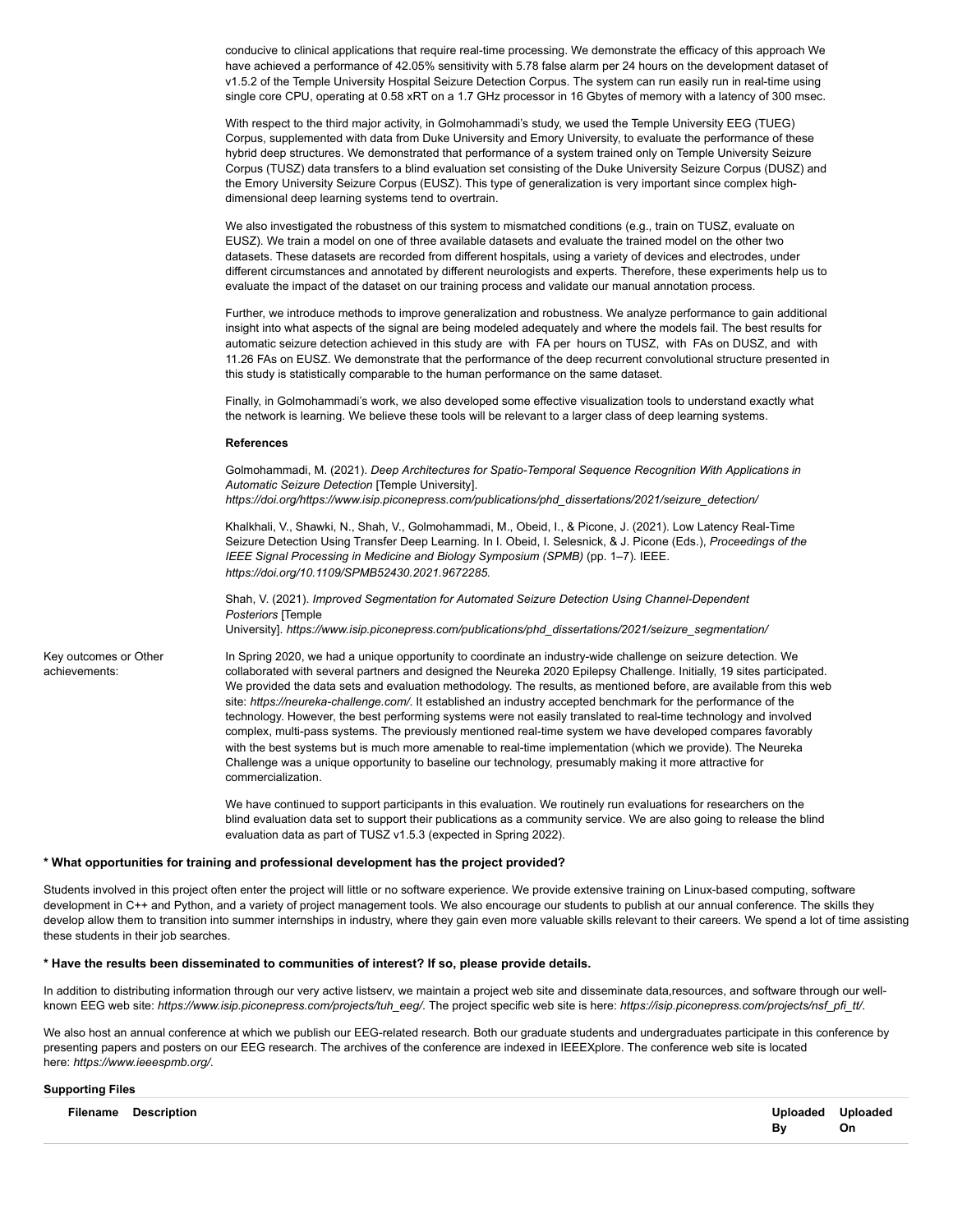| Filename  | <b>Description</b>                                                                                                                                                                                                                             | Uploaded<br>Βv   | <b>Uploaded</b><br>On |
|-----------|------------------------------------------------------------------------------------------------------------------------------------------------------------------------------------------------------------------------------------------------|------------------|-----------------------|
| roc.pdf   | Receiver Operating Characteristics (ROC) comparing the three significant EEG seizure detection systems we have<br>developed.                                                                                                                   | Joseph<br>Picone | 03/08/2022            |
| table.pdf | A comparison of our EEG seizure detection system to several competitive systems that participated in our open source<br>challenge. Our system is the only one of these that can be implemented in real-time and used in clinical applications. | Joseph<br>Picone | 03/08/2022            |

## <span id="page-3-0"></span>**Products**

**Books**

#### **Book Chapters**

Khalkhali, V., Shawki, N., Shah, V., Golmohammadi, M., Obeid, I., & Picone, J. (2023). Low Latency Real-Time Seizure Detection Using Transfer Deep Learning. *Signal* Processing in Medicine and Biology: Innovation and Applications (Tentative) 1st. 1. Obeid, Ivad Selesnick, Ivan Picone, Joseph. Spring Verlag. New York, New York, USA. . Status = OTHER; Acknowledgement of Federal Support = Yes ; Peer Reviewed = Yes ; OTHER: N/A.

#### **Inventions**

#### **Journals or Juried Conference Papers**

**View all journal publications currently available in the NSF Public Access Repository for this award.**

The results in the NSF Public Access Repository will include a comprehensive listing of all journal publications recorded to date that are associated with this award.

Shawki, N. and Elseify, T. and Cap, T. and Shah, V. and Obeid, I. and Picone, J.. (2020). A Deep Learning-Based Real-time Seizure Detection System. *Proceedings of the IEEE Signal Processing in Medicine and Biology Symposium (SPMB)*. 1 (1) . Status = Deposited in NSF-PAR doi:https://doi.org/10.1109/SPMB50085.2020.9353623 ; Federal Government's License = Acknowledged. (Completed by Picone, Joseph on 10/29/2020) Full text Citation details

Khalkhali, Vahid Shawki. (2021). Low Latency Real-Time Seizure Detection Using Transfer Deep Learning. *Proceedings of the IEEE Signal Processing in Medicine and Biology Symposium (SPMB)*. . Status = Deposited in NSF-PAR Federal Government's License = Acknowledged. (Completed by Picone, Joseph on 12/29/2021 ) Full text Citation details

Buckwalter, Grace Chhin. (2021). Recent Advances in the TUH EEG Corpus: Improving the Interrater Agreement for Artifacts and Epileptiform Events. *Proceedings of the IEEE Signal Processing in Medicine and Biology Symposium (SPMB)*. . Status = Deposited in NSF-PAR Federal Government's License = Acknowledged. (Completed by Picone, Joseph on 12/29/2021 ) Full text Citation details

Roy, Subhrajit and Kiral, Isabell and Mirmomeni, Mahtab and Mummert, Todd and Braz, Alan and Tsay, Jason and Tang, Jianbin and Asif, Umar and Schaffter, Thomas and Ahsen, Mehmet Eren and Iwamori, Toshiya and Yanagisawa, Hiroki and Poonawala, Hasan and Madan, Piyush and Qin, Yong and Picone, Joseph and Obeid, Iyad and Marques, Bruno De and Maetschke, Stefan and Khalaf, Rania and Rosen-Zvi, Michal and Stolovitzky, Gustavo and Harrer, Stefan. (2021). Evaluation of artificial intelligence systems for assisting neurologists with fast and accurate annotations of scalp electroencephalography data. *EBioMedicine*. 66 (C) 103275. Status = Deposited in NSF-PAR doi:https://doi.org/10.1016/j.ebiom.2021.103275 ; Federal Government's License = Acknowledged. (Completed by Picone, null on 09/30/2021 ) Full text Citation details

Ferrell, Sean and Mathew, Vineetha and Refford, Matthew and Tchiong, Vincent and Ahsan, Tameem and Obeid, Iyad and Picone, Joseph. (2020). The Temple University Hospital EEG Corpus: Electrode Location and Channel Labels. *Institute for Signal and Information Processing Report*. 1 (1) 1-9. Status = Deposited in NSF-PAR doi:https://doi.org/; Federal Government's License = Acknowledged. (Completed by Picone, Joseph on 10/29/2020) Full text Citation details

Shah, Vinit and Golmohammadi, Meysam and Obeid, Iyad and Picone, Joseph. (2021). Objective Evaluation Metrics for Automatic Classification of EEG Events. *Biomedical Signal Processing: Innovation and Applications*. 1 (1) 1-26. Status = Deposited in NSF-PAR doi:https://doi.org/ ; Federal Government's License = Acknowledged. (Completed by Picone, Joseph on 10/29/2020) Full text Citation details

Jean-Paul, S. and Elseify, T. and Obeid, I. and Picone, J.. (2019). Issues in the Reproducibility of Deep Learning Results. *IEEE Signal Processing in Medicine and Biology Symposium (SPMB)*. 1 (1) 1 to 4. Status = Deposited in NSF-PAR doi:https://doi.org/10.1109/SPMB47826.2019.9037840 ; Federal Government's License = Acknowledged. (Completed by Picone, Joseph on 10/29/2020) Full text Citation details

Ochal, Domenic and Rahman, Safwanur and Ferrell, Sean and Elseify, Tarek and Obeid, Iyad and Picone, Joseph. (2020). The Temple University Hospital EEG Corpus: Annotation Guidelines. *Institute for Signal and Information Processing Report*. 1 (1) 1-28. Status = Deposited in NSF-PAR doi:https://doi.org/ ; Federal Government's License = Acknowledged. (Completed by Picone, Joseph on 10/29/2020 ) Full text Citation details

Rahman, Safwanur Hamid. (2020). Improving the Quality of the TUSZ Corpus. *IEEE Signal Processing in Medicine and Biology Symposium (SPMB)*. 1 (1) 1-5. Status = Deposited in NSF-PAR doi:https://doi.org/ ; Federal Government's License = Acknowledged. (Completed by Picone, Joseph on 10/29/2020 ) Full text Citation details

Shah, Vinit and Obeid, Iyad and Picone, Joseph and Ekladious, George and Iskander, Ray and Roy, Yannick. (2020). Validation of Temporal Scoring Metrics for Automatic Seizure Detection. Proceedings of the IEEE Signal Processing in Medicine and Biology Symposium (SPMB). 1 (1) 1-5. Status = Deposited in NSF-PAR doi:https://doi.org/; Federal Government's License = Acknowledged. (Completed by Picone, Joseph on 10/29/2020) Full text Citation details

Hamid, Ahmed and Gagliano, Katherine and Rahman, Safwanur and Tulin, Nikita and Tchiong, Vincent and Obeid, Iyad and Picone, Joseph. (2020). The Temple University Artifact Corpus: An Annotated Corpus of EEG Artifacts. *IEEE Signal Processing in Medicine and Biology Symposium SPMB*. 1 (1) 1. Status = Deposited in NSF-PAR doi:https://doi.org/ ; Federal Government's License = Acknowledged. (Completed by Picone, Joseph on 10/29/2020 ) Full text Citation details

Rahman, S. and Miranda, M. and Obeid, I. and Picone, J.. (2019). Software and Data Resources to Advance Machine Learning Research in Electroencephalography. *IEEE Signal Processing in Medicine and Biology Symposium (SPMB)*. 1 (1) 1 to 4. Status = Deposited in NSF-PAR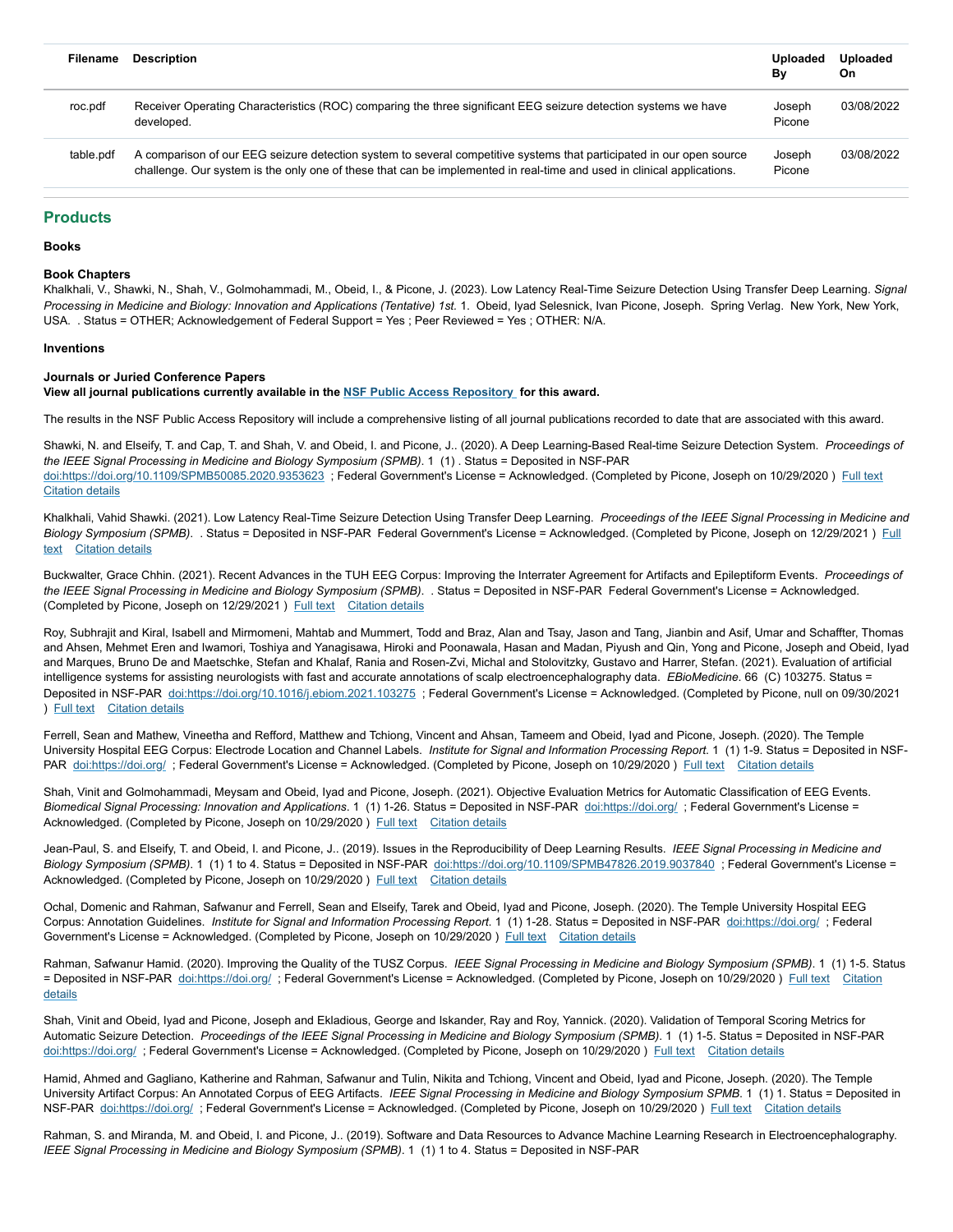doi:https://doi.org/10.1109/SPMB47826.2019.9037851 ; Federal Government's License = Acknowledged. (Completed by Picone, Joseph on 10/29/2020) Full text Citation details

Golmohammadi, Meysam and Shah, Vinit and Obeid, Iyad and Picone, Joseph. (2020). Deep Learning Approaches for Automatic Seizure Detection from Scalp Electroencephalograms. Signal Processing in Medicine and Biology: Emerging Trends in Research and Applications. 1 (1) 233-274. Status = Deposited in NSF-PAR doi:https://doi.org/10.1007/978-3-030-36844-9 ; Federal Government's License = Acknowledged. (Completed by Picone, Joseph on 10/29/2020) Full text Citation details

Kiral, Isabell and Roy, Subhrajit and Mummert, Todd and Braz, Alan and Tsay, Jason and Tang, Jianbin and Asif, Umar and Schaffter, Thomas and Mehmet, Eren and Picone, Joseph and Obeid, Iyad and Marques, Bruno De and Maetschke, Stefan and Khalaf, Rania and Rosen-Zvi, Michal and Stolovitzky, Gustavo and Mirmomeni, Mahtab and Harrer, Stefan and Yanagisawa, Hirki and Iwamori, Toshiya and Madan, Piyush and Qin, Yong and Ma, Li and Ti, Wei Lian and Liu, Wen and Mei, Jing and Hensley, Sharon and Chandra, Rachita and Hake, Paul and Henessy, Richard and Babaali, Parisa and Yuenreed, Gigi and Kather, Ryan and Arcos-Diaz, Dario and Cherner, Michael. (2019). The Deep Learning Epilepsy Detection Challenge: Design, Implementation, and Test of a New Crowd-Sourced AI Challenge Ecosystem. *Challenges in Machine Learning Competitions for All (CiML)*. 1 (1) 1-3. Status = Deposited in NSF-PAR doi:https://doi.org/ ; Federal Government's License = Acknowledged. (Completed by Picone, Joseph on 10/29/2020) Full text Citation details

Lin, Rebecca and Marquez, Destiny and Jacobson, Mercedes and Castaldi, Hannah and Buckman, Samuel and Shah, Vinit and Picone, Joseph. (2020). Accuracy of Automated Machine Learning Software in Identifying EEGs with Prolonged Seizures. *Annual Meeting of the American Academy of Neurology (AAN)*. 1 (1) 1. Status = Deposited in NSF-PAR doi:https://doi.org/ ; Federal Government's License = Acknowledged. (Completed by Picone, Joseph on 10/29/2020 ) Full text Citation details

Khalkhali, V., Shawki, N., Shah, V., Golmohammadi, M., Obeid, I., & Picone, J. (2021). Low Latency Real-Time Seizure Detection Using Transfer Deep Learning. In I. Obeid, I. Selesnick, & J. Picone (Eds.), Proceedings of the IEEE Signal Processing in Medicine and Biology Symposium (SPMB) (pp. 1–7). Philadelphia, Pennsylvania, USA.. Status = PUBLISHED.

Buckwalter, G., Chhin, S., Rahman, S., Obeid, I., & Picone, J. (2021). Recent Advances in the TUH EEG Corpus: Improving the Interrater Agreement for Artifacts and Epileptiform Events. In I. Obeid, I. Selesnick, & J. Picone (Eds.), Proceedings of the IEEE Signal Processing in Medicine and Biology Symposium (SPMB) (pp. 1–3). Philadelphia, Pennsylvania, USA.. Status = PUBLISHED.

#### **Licenses**

#### **Other Conference Presentations / Papers**

#### **Other Products**

*Audio or Video Products.*

A video made for the NSF STEM DIVE competition that promotes our project.

URL: https://isip.piconepress.com/projects/nsf\_pfi\_tt/resources/videos/stem\_dive/

*Audio or Video Products.*

A video that demonstrates real-time seizure detection.

URL: https://isip.piconepress.com/projects/nsf\_pfi\_tt/resources/videos/realtime\_eeg\_analysis/

#### **Other Publications**

#### **Patent Applications**

#### **Technologies or Techniques**

URL: https://isip.piconepress.com/projects/nsf\_pfi\_tt/resources/software/nedc\_eeg\_multiphase/

A software release of our multiphase EEG seizure detection system.

URL: https://isip.piconepress.com/projects/nsf\_pfi\_tt/resources/software/nedc\_eeg\_resnet/

A software release of our real-time EEG system.

#### **Thesis/Dissertations**

Golmohammadi, Meysam. Deep Architectures for Spatio-Temporal Sequence Recognition With Applications in Automatic Seizure Detection. (2021). Temple University. Acknowledgement of Federal Support = Yes

Shah, Vinit. *Improved Segmentation for Automated Seizure Detection Using Channel-Dependent Posteriors*. (2021). Temple University. Acknowledgement of Federal Support = Yes

#### **Websites or Other Internet Sites**

*NSF PFI-TT: Real-time Analysis of Electroencephalograms in an Intensive Care Environment* [https://isip.piconepress.com/projects/nsf\\_pfi\\_tt/](https://isip.piconepress.com/projects/nsf_pfi_tt/)

This web site encapsulates all software, data and resources related to the project.

#### **Supporting Files**

| Filename    | Description                                                                      | Uploaded By   | Uploaded On |
|-------------|----------------------------------------------------------------------------------|---------------|-------------|
| website.pdf | A screenshot of the project web site used as a permanent archive of the project. | Joseph Picone | 02/21/2022  |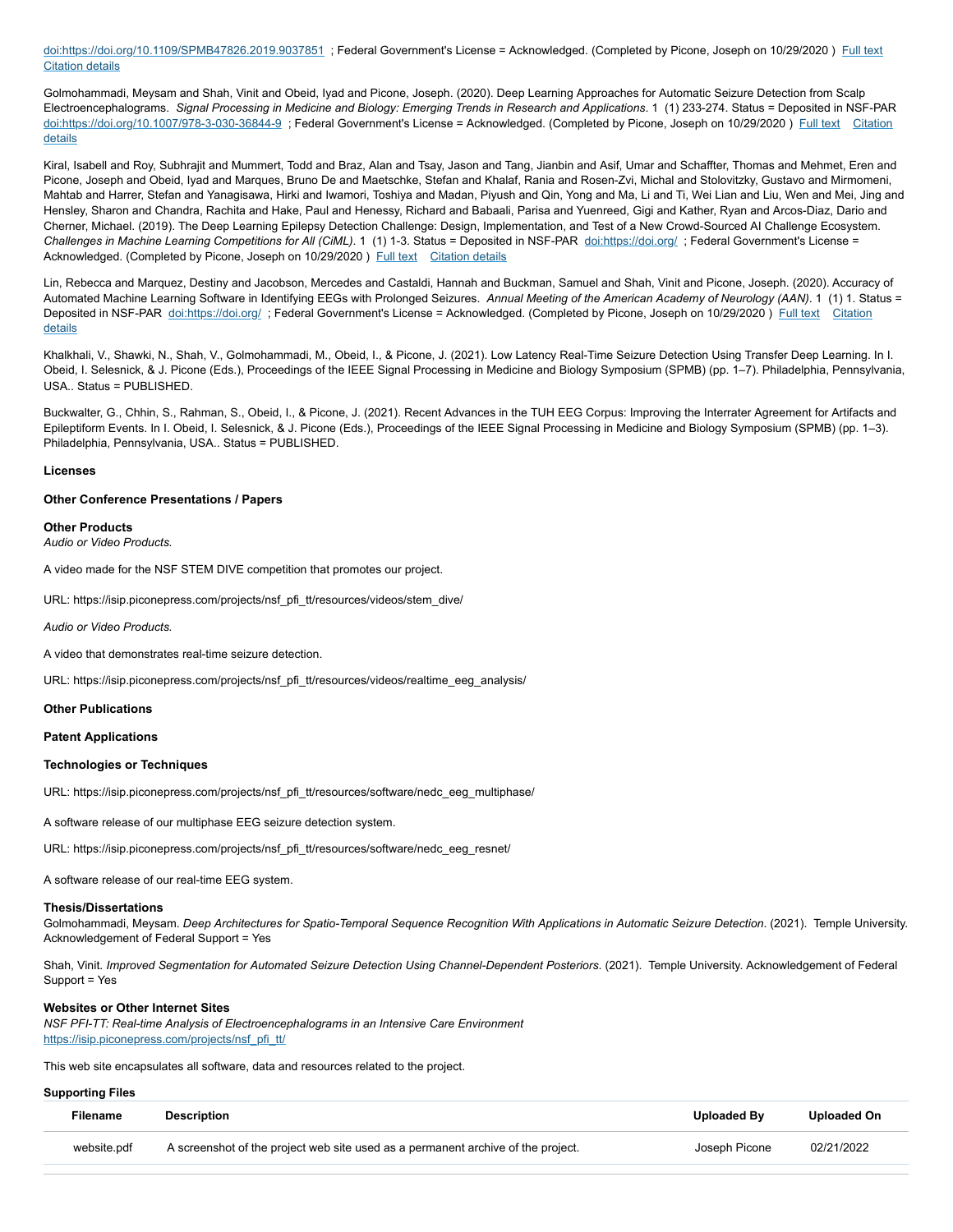## <span id="page-5-0"></span>**Participants/Organizations**

## **Research Experience for Undergraduates (REU) funding**

**What individuals have worked on the project?**

Form of REU funding support: REU

supplement

- How many REU applications were received during this reporting period? 12
- How many REU applicants were selected and agreed to participate during this reporting period? 4

REU Comments:

| Name                | <b>Most Senior Project Role</b>       | <b>Nearest Person Month Worked</b> |
|---------------------|---------------------------------------|------------------------------------|
| Obeid, lyad         | PD/PI                                 | 1                                  |
| Picone, Joseph      | Co PD/PI                              | $\mathbf{1}$                       |
| Shah, Vinit         | Graduate Student (research assistant) | 12                                 |
| Shawki, Nabila      | Graduate Student (research assistant) | 3                                  |
| Alexander, Carmel   | Undergraduate Student                 | $\mathbf{1}$                       |
| Buckwalter, Grace   | Undergraduate Student                 | 1                                  |
| Cap, Thao           | Undergraduate Student                 | 3                                  |
| Chhin, Sidney       | Undergraduate Student                 | $\mathbf{1}$                       |
| Elseify, Tarek      | Undergraduate Student                 | 3                                  |
| Liang, Shu (Dennis) | Undergraduate Student                 | 3                                  |
| Miranda, Matthew    | Undergraduate Student                 | $\overline{2}$                     |
| Nguyen, Sarah       | Undergraduate Student                 | $\mathbf{1}$                       |
| Rahman, Safwanur    | Undergraduate Student                 | 6                                  |
| Tchiong, Vincent    | Undergraduate Student                 | 6                                  |
| Temory, Mir Muzamil | Undergraduate Student                 | $\mathbf{1}$                       |
| Tulin, Nikita       | Undergraduate Student                 | 3                                  |
| Vorwick, Lynn       | Undergraduate Student                 | 3                                  |

## <span id="page-5-1"></span>**Full details of individuals who have worked on the project:**

**Iyad Obeid Email:** iobeid@temple.edu **Most Senior Project Role:** PD/PI **Nearest Person Month Worked:** 1

**Contribution to the Project:** Bioengineering subject matter expert

**Funding Support:** None.

**Change in active other support:** No

**International Collaboration:** No **International Travel:** No

<span id="page-5-2"></span>**Joseph Picone Email:** joseph.picone@gmail.com **Most Senior Project Role:** Co PD/PI **Nearest Person Month Worked:** 1

**Contribution to the Project:** Project management, technology development

**Funding Support:** None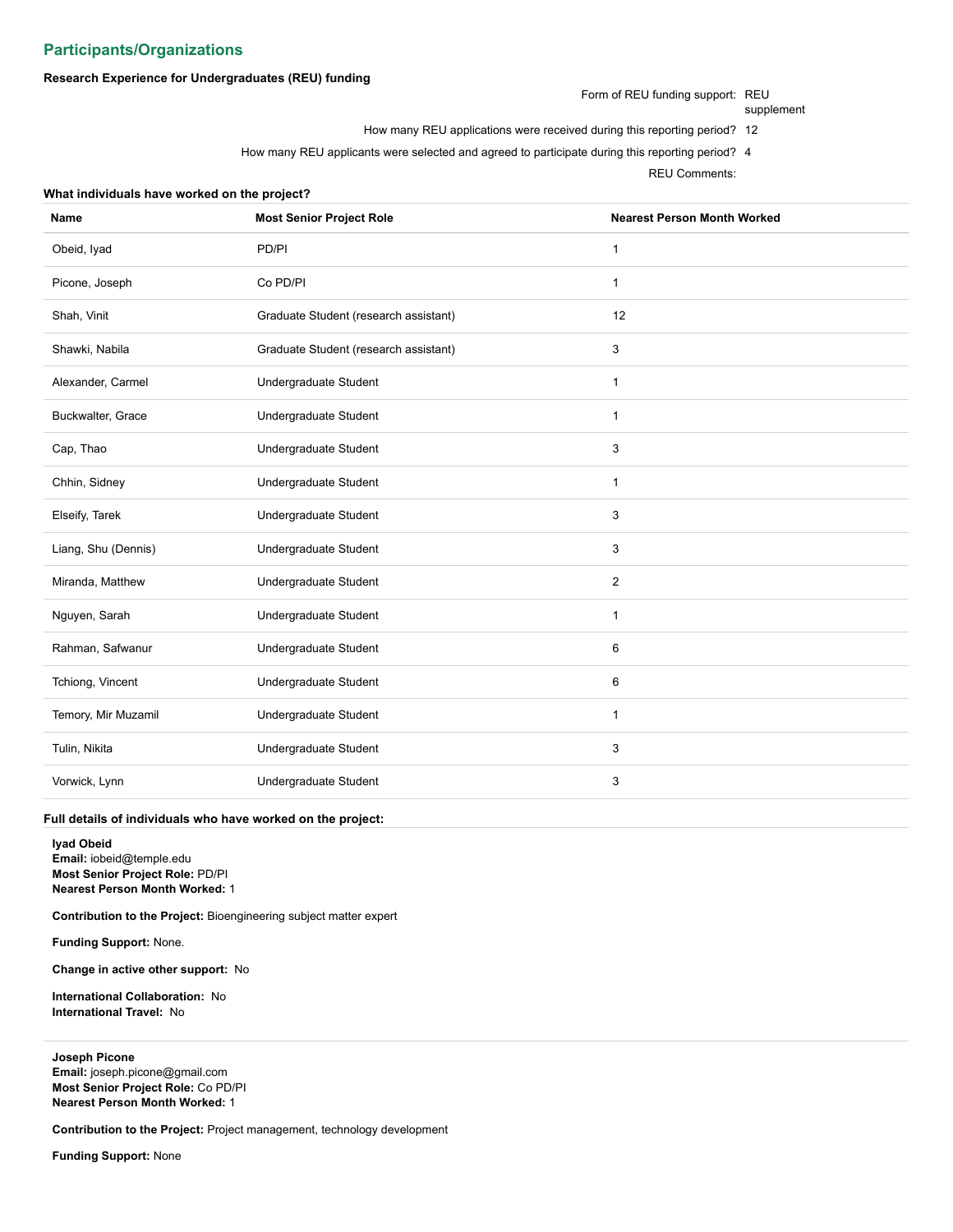#### **Change in active other support:** No

**International Collaboration:** No **International Travel:** No

<span id="page-6-0"></span>**Vinit Shah Email:** tug14467@temple.edu **Most Senior Project Role:** Graduate Student (research assistant) **Nearest Person Month Worked:** 12

**Contribution to the Project:** Lead algorithm designer. Artifact reduction. Deep learning architectures.

**Funding Support:** None

**International Collaboration:** No **International Travel:** No

<span id="page-6-1"></span>**Nabila Shawki Email:** tuk02200@temple.edu **Most Senior Project Role:** Graduate Student (research assistant) **Nearest Person Month Worked:** 3

**Contribution to the Project:** Real-time implementation. Feature extraction development using augmented information.

**Funding Support:** Worked 9 months as a department teaching assistant prior to Summer 2019.

**International Collaboration:** No **International Travel:** No

<span id="page-6-2"></span>**Carmel Alexander Email:** carmel.alexander@temple.edu **Most Senior Project Role:** Undergraduate Student **Nearest Person Month Worked:** 1

**Contribution to the Project:** Data Annotator

**Funding Support:** None

**International Collaboration:** No **International Travel:** No

<span id="page-6-3"></span>**Grace Buckwalter Email:** grace.buckwalter@temple.edu **Most Senior Project Role:** Undergraduate Student **Nearest Person Month Worked:** 1

**Contribution to the Project:** Data Annotator

**Funding Support:** None

**International Collaboration:** No **International Travel:** No

<span id="page-6-4"></span>**Thao Cap Email:** tuj64267@temple.edu **Most Senior Project Role:** Undergraduate Student **Nearest Person Month Worked:** 3

**Contribution to the Project:** Software engineer. Supports the development of some of software and infrastructure.

**Funding Support:** None

**International Collaboration:** No **International Travel:** No

<span id="page-6-5"></span>**Sidney Chhin Email:** sidney.chhin@temple.edu **Most Senior Project Role:** Undergraduate Student **Nearest Person Month Worked:** 1

**Contribution to the Project:** Data Annotator

**Funding Support:** None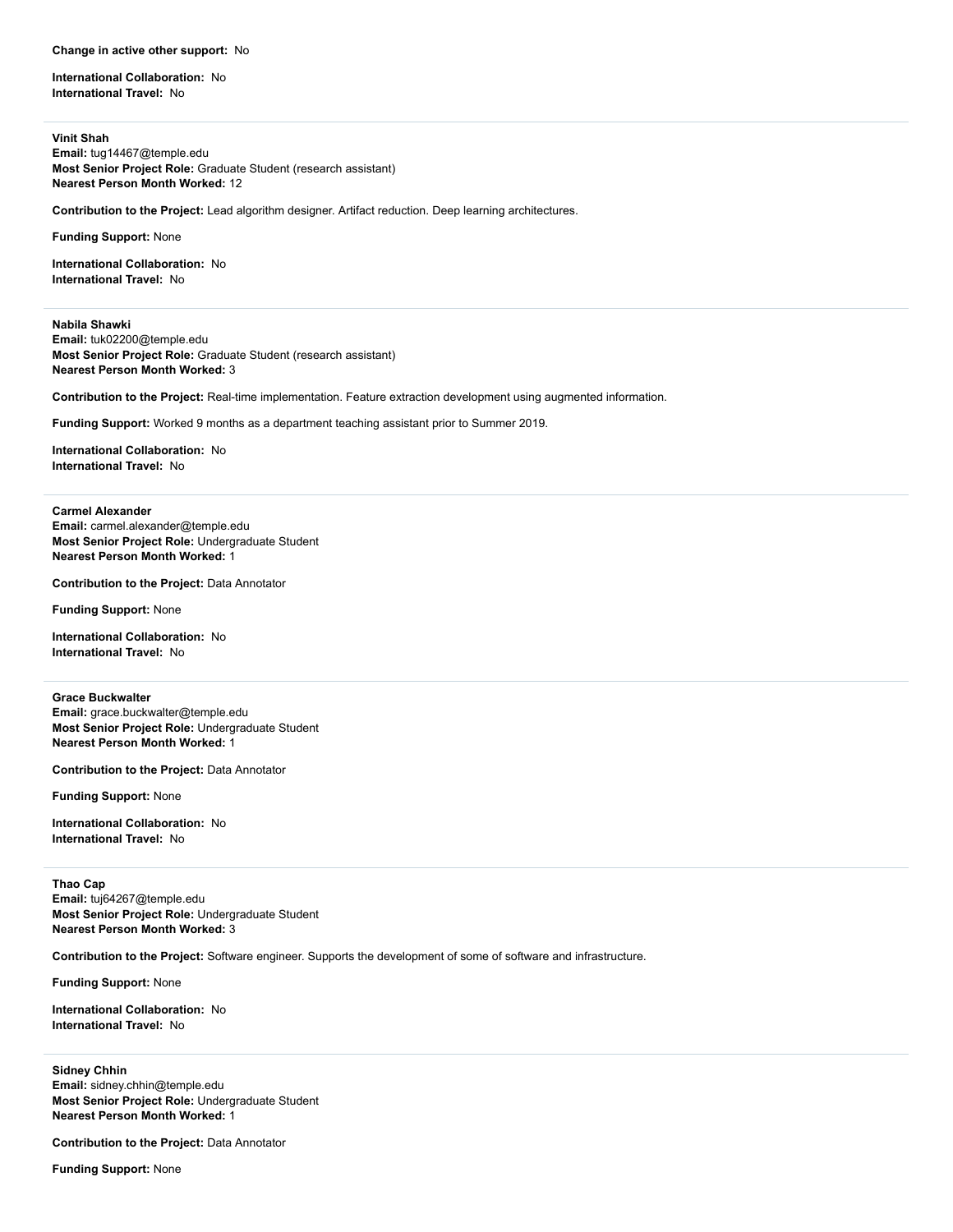<span id="page-7-0"></span>**Tarek Elseify Email:** tug35668@temple.edu **Most Senior Project Role:** Undergraduate Student **Nearest Person Month Worked:** 3

**Contribution to the Project:** Web developer and software engineer. Tarek helped develop the user interface for the real-time demo and addressed issues with Python efficiency.

**Funding Support:** None

**International Collaboration:** No **International Travel:** No

<span id="page-7-1"></span>**Shu (Dennis) Liang Email:** tul14986@temple.edu **Most Senior Project Role:** Undergraduate Student **Nearest Person Month Worked:** 3

**Contribution to the Project:** Web developer and content creator.

**Funding Support:** None

**International Collaboration:** No **International Travel:** No

<span id="page-7-2"></span>**Matthew Miranda**

**Email:** tuj66769@temple.edu **Most Senior Project Role:** Undergraduate Student **Nearest Person Month Worked:** 2

**Contribution to the Project:** Software engineer responsible for the development of the real-time system.

**Funding Support:** None

**International Collaboration:** No **International Travel:** No

<span id="page-7-3"></span>**Sarah Nguyen**

**Email:** sarah.nguyen0005@temple.edu **Most Senior Project Role:** Undergraduate Student **Nearest Person Month Worked:** 1

**Contribution to the Project:** Data Annotator

**Funding Support:** None

**International Collaboration:** No **International Travel:** No

<span id="page-7-4"></span>**Safwanur Rahman Email:** tuh01696@temple.edu **Most Senior Project Role:** Undergraduate Student **Nearest Person Month Worked:** 6

**Contribution to the Project:** Data Annotator and Release Coordinator

**Funding Support:** None

**International Collaboration:** No **International Travel:** No

<span id="page-7-5"></span>**Vincent Tchiong Email:** tug94380@temple.edu **Most Senior Project Role:** Undergraduate Student **Nearest Person Month Worked:** 6

**Contribution to the Project:** Data Annotator

**Funding Support:** None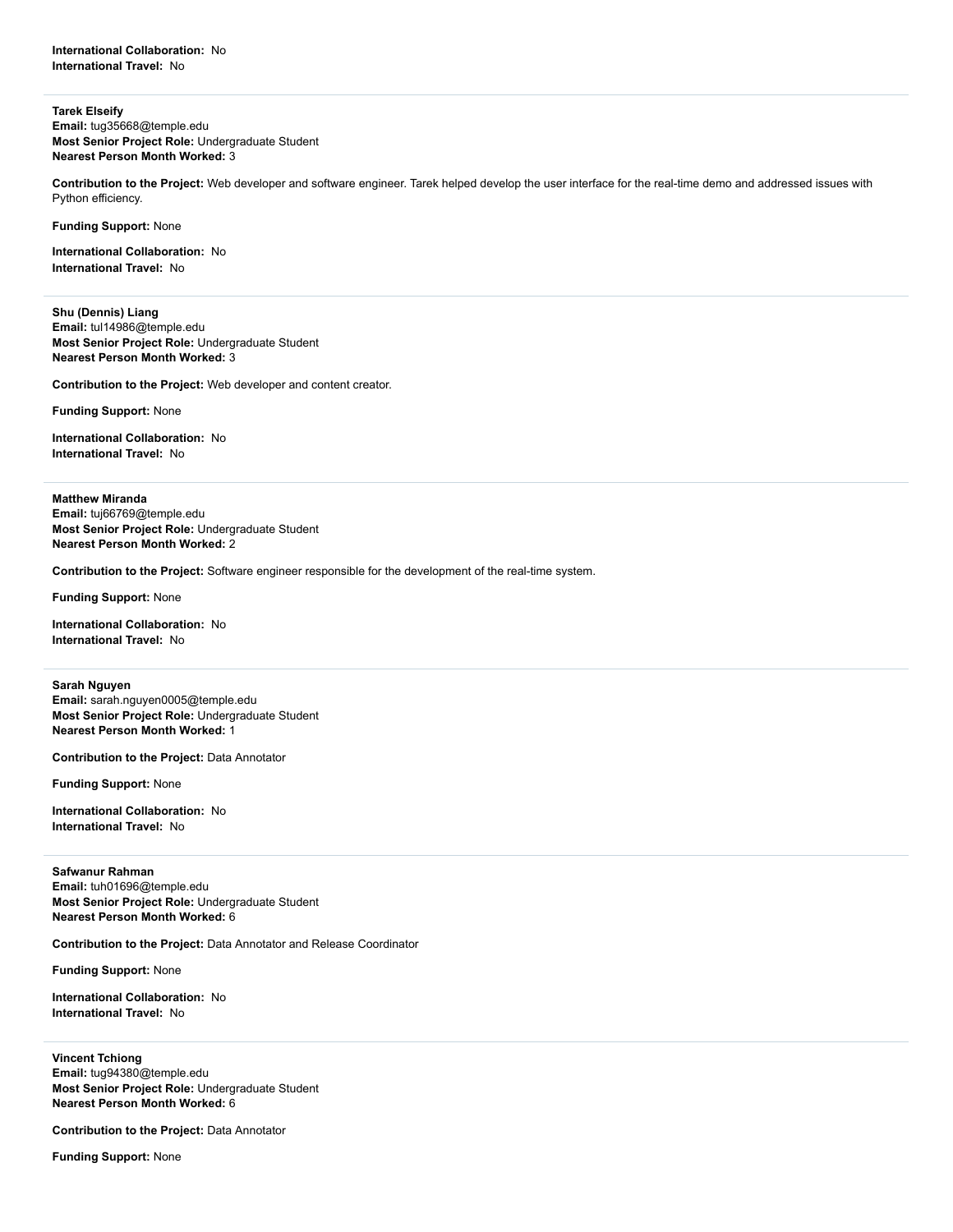<span id="page-8-1"></span>**Mir Muzamil Temory Email:** mirmuzamil\_temory@temple.edu **Most Senior Project Role:** Undergraduate Student **Nearest Person Month Worked:** 1

**Contribution to the Project:** Data Annotator

**Funding Support:** None

**International Collaboration:** No **International Travel:** No

<span id="page-8-2"></span>**Nikita Tulin Email:** tug47034@temple.edu **Most Senior Project Role:** Undergraduate Student **Nearest Person Month Worked:** 3

**Contribution to the Project:** Data Annotator and Release Manager

**Funding Support:** None

**International Collaboration:** No **International Travel:** No

<span id="page-8-3"></span>**Lynn Vorwick Email:** tug70217@temple.edu **Most Senior Project Role:** Undergraduate Student **Nearest Person Month Worked:** 3

**Contribution to the Project:** Software engineer responsible for design and testing of our Python code. Manages the released software and makes sure it conforms to our standards.

**Funding Support:** None

**International Collaboration:** No **International Travel:** No

**What other organizations have been involved as partners?** Nothing to report.

**Were other collaborators or contacts involved? If so, please provide details.**

It is useful to report that the Department of Neurology at Temple University Hospital has been a continuous partner in this project from the very beginning at no cost to the project.

## <span id="page-8-0"></span>**Impacts**

## **What is the impact on the development of the principal discipline(s) of the project?**

Through the development and release of open source seizure detection technology, we have created a number of unique resources that establish performance for state of the art technology. These efforts to normalize research in the field were supported by the Neureka 2020 Epilepsy Challenge previously described.

We maintain a listserv, which users sign up for, that now has over 5,500 members. We average one support request per day, typically from users needing help with understanding the data or searching for resources relevant to their project.The databases we provide are now used extensively throughout the EEG community to support their research. Customers are very appreciative of the resources we provide. The software we provide also helps these users learn how to process the data and how to implement their research efficiently.

We are doing a very effective job of increasing participation in the field by helping small research groups and individual researchers jumpstart their careers.

The low latency system we have developed is at a point where it is clinically useful. We continue to look for opportunites to commercial it and extend its capabiliites.

## **What is the impact on other disciplines?**

We continue to promote the problem of achieving a low false alarm rate in machine learning throughout the community. Our results remind the community that there is a long way to go in developing effective deep learning systems for problems involving signal interpretation. Our software and tools, available at *https://isip.piconepress.com/projects/tuh\_eeg/html/downloads.shtml*, continue to support, educate and inspire researchers.

We host an annual conference, the IEEE Signal Processing in Medicine and Biology Symposium, which will be in its 12th year in 2022. We now regularly see papers submitted that report results on our data. We also regularly answer support requests from researchers outside our immediate discipline looking to use our data for their research.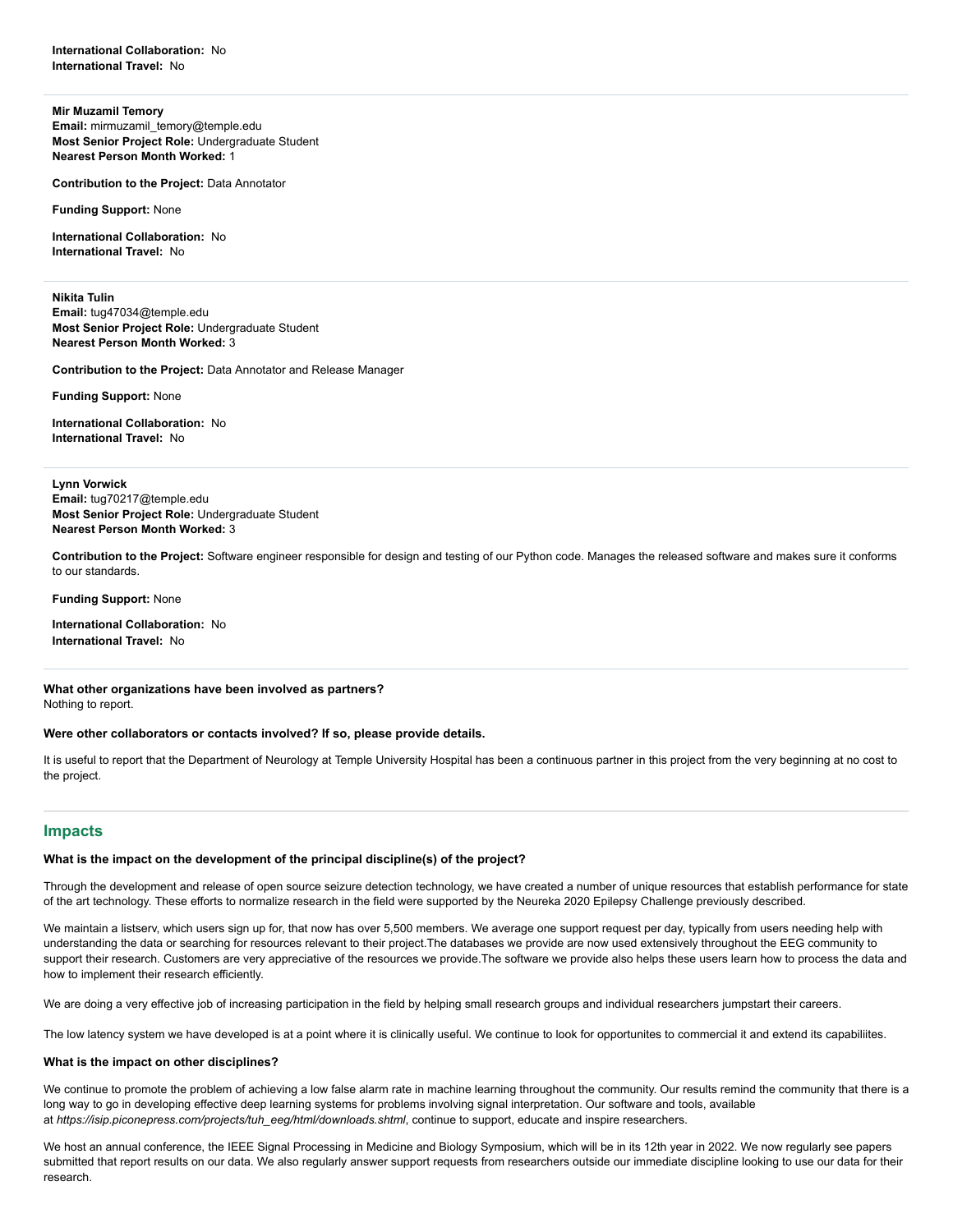#### **What is the impact on the development of human resources?**

It is difficult to underestimate the impact the opportunity to work on this project has on our undergraduates. Many of these students would not get an opportunity to work on this type of research if it wasn't for our group. Once exposed to this research, students often get summer internships and full-time employment based on the skills they develop in this group. Also, since we often employ students from departments outside engineering, such as neuroscience, we often help these students find new career directions. Many of these students enter Temple thinking they want to go into traditional disciplines like medicine, but after their experiences in our group, they become much more interested in data science and software.

#### **What was the impact on teaching and educational experiences?**

The data and resources we develop are used in a wide range of classes including: Engineering Computation I (ECE 1111), Engineering Computation IV (ECE 4822), Senior Design (ENGR 4196/4296) and Introduction to Machine Learning and Pattern Recognition (ECE 8527). Students often use our data to test data-intensive programs, or conduct machine learning experimentson data sets we prepare for educational purposes.

Several educational institutions are using our data resources and visualization tools to support coursework in neuroscience and neurology. We routinely support these users with tutorials, software and documentation.

#### **What is the impact on physical resources that form infrastructure?**

We have developed a state of the art small computing cluster to host our data and resources. This cluster is used for our research, but also, to support upper-level and graduate-level education. We have published information about configurations andoften support other research groups in their attempts to replicate our computing environment.

This cluster, described here - *https://isip.piconepress.com/projects/neuronix/* - is unique in that we can move data between three computer networks in a secure fashion: Temple's main campus network, Temple's HIPAA-secured research network, and Temple University's main hospital network. It took a long time to establish this network and secure the necessary approvals, but we are now one of the few networks in the world that can eassily move data from a production hospital environment to a research network (while maintaining appropriate levels of anonymization and security).

#### **What is the impact on institutional resources that form infrastructure?**

Becuase of the complex nature of our network, we are regularly consulted by our campus Information Technology group, and our Library Services Division, on how we maintain data integrity and how we support the dissemination of our research. We have been helping them implement better infrastructure to support campus research.

#### **What is the impact on information resources that form infrastructure?**

Nothing to report.

#### **What is the impact on technology transfer?**

We have been actively trying to commercialize the technology through our commercial spinoff, Biosignal Analytics, Inc., and by directly marketing the technology to leading EEG equipment providers. Unfortunately, as mentioned previously, these efforts were not successful, so we have released the technology as open source.

We filed a patent on the core technology and have been working through the patent award process. We are in the final stages of discussions with the USPTO. Hopefully the patent will be awarded in 2022.

#### **What is the impact on society beyond science and technology?**

Nothing to report.

#### **What percentage of the award's budget was spent in a foreign country?**

Nothing to report.

## <span id="page-9-0"></span>**Changes/Problems**

#### **Changes in approach and reason for change**

Nothing to report.

#### **Actual or Anticipated problems or delays and actions or plans to resolve them**

Obviously, COVID-19 has had an impact on this project. We juggled personnel and minimized exposure of students to the hospital environment. PI Picone served as an intermediary and visited the hospital after hours to collect data.

#### **Changes that have a significant impact on expenditures**

Nothing to report.

#### **Significant changes in use or care of human subjects** Nothing to report.

**Significant changes in use or care of vertebrate animals** Nothing to report.

## **Significant changes in use or care of biohazards**

Nothing to report.

#### **Change in primary performance site location** Nothing to report.

## <span id="page-9-1"></span>**Special Requirements**